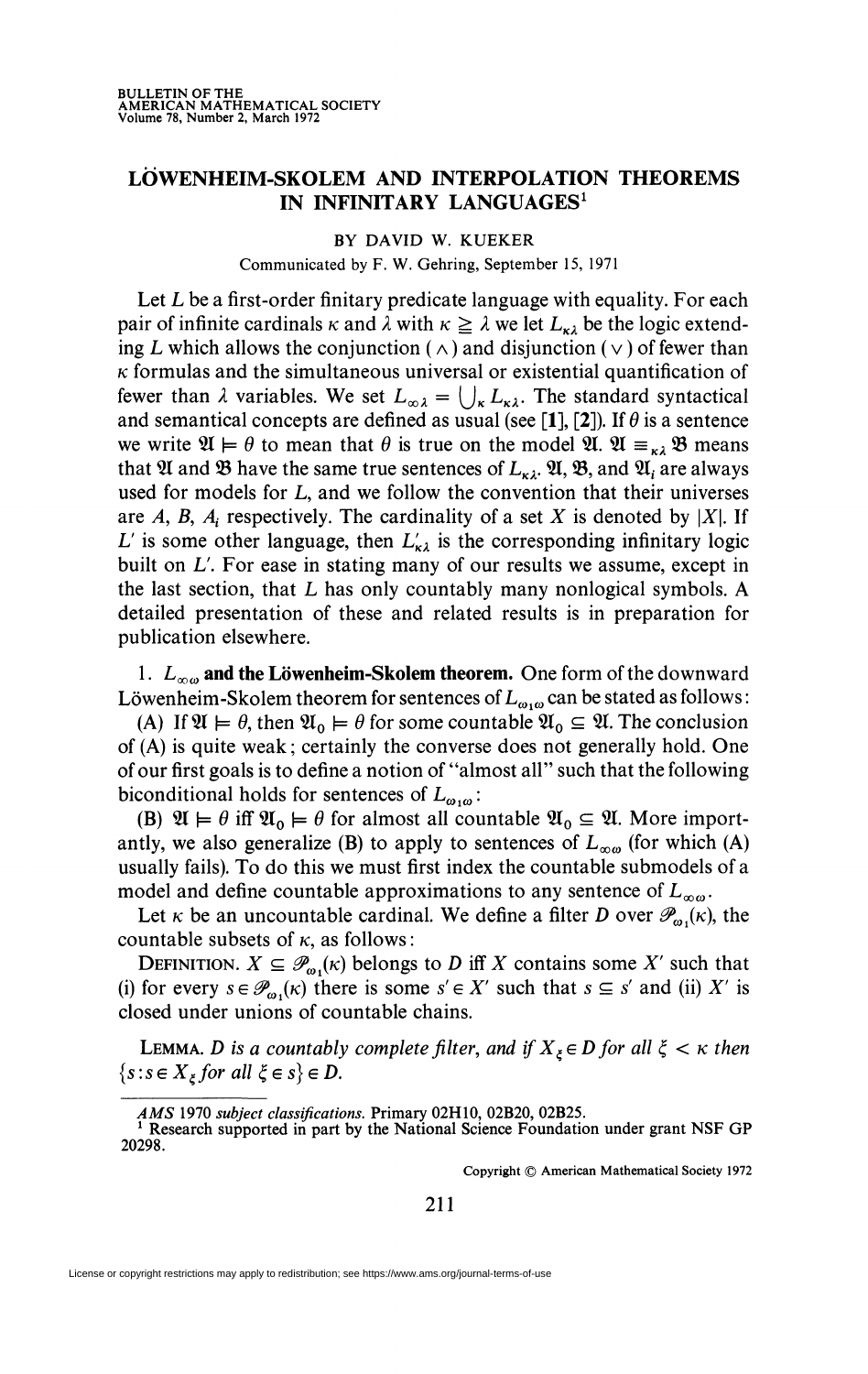**DEFINITION.** Let  $\mathfrak{A}$  be a model with  $|A| \leq \kappa$ . Let  $A = \{a_{\xi} : \xi < \kappa\}$ . If

 $s \in \mathcal{P}_{\omega_1}(\kappa)$  we define  $\mathfrak{A}_s$  to be the submodel of  $\mathfrak{A}$  generated by  $\{a_{\xi} : \xi \in s\}$ . *Terminology.* "For almost all s" means "for all *s* in some set belonging to D." "For almost all countable submodels of  $\mathfrak{A}$ " means "for  $\mathfrak{A}$ , for almost all s."

REMARKS. (1)  $\mathfrak{A}_s$  is almost independent of enumeration of the elements of *A*; that is, if  $A = \{a'_k : \xi < \kappa\}$  then  $\{a_k : \xi \in s\} = \{a'_k : \xi \in s\}$  for almost all s. "Almost all countable submodels of 21" therefore has a definite meaning independent of the cardinal  $\kappa \geq |A|$  and the enumeration of A.

(2) The filter *D* has a game-theoretic characterization. If  $X \subseteq \mathcal{P}_{\omega}(\kappa)$ we define the game  $G_x$  played as follows: I and II alternately choose elements of  $\kappa$ ; I wins if the resulting set of their choices belongs to X, and II wins otherwise. Then I has a winning strategy for  $G_r$  iff  $X \in D$ .

For the next definition we assume that the formulas of a conjunction or disjunction in  $L_{\kappa+\omega}$  are indexed by  $\kappa$ .

DEFINITION. Let  $\theta$  be a formula of  $L_{\kappa+\omega}$ . We define its approximations  $\theta^s$  for  $s \in \mathcal{P}_{\omega_1}(\kappa)$  by induction :

(i) if  $\theta$  is atomic then  $\theta^s$  is  $\theta$ ;

(ii) if  $\theta$  is  $\neg \psi(\exists x \psi, \forall x \psi)$  then  $\theta^s$  is  $\neg \psi^s(\exists x \psi^s, \forall x \psi^s)$ ;

(iii) if  $\theta$  is  $\wedge_{\xi \leq \kappa} \theta_{\xi} (\vee_{\xi \leq \kappa} \theta_{\xi})$  then  $\theta^s$  is  $\wedge_{\xi \in S} \theta^s (\vee_{\xi \in S} \theta_{\xi})$ .

Notice that  $\theta^s$  is always a formula of  $L_{\omega_1\omega}$ , and that if  $\theta$  is a formula of  $L_{\omega_1\omega}$ , then  $\theta^s$  is  $\theta$  for almost all *s*.

By induction on formulas, using the Lemma giving properties of  $D$ , we obtain the following generalized Löwenheim-Skolem theorem.

**THEOREM** 1. Assume that  $|A| \leq \kappa$ , and let  $\theta$  be a sentence of  $L_{\kappa^+\omega}$ . Then  $\mathfrak{A} \models \theta \text{ iff } \mathfrak{A}_s \models \theta^s \text{ for almost all } s.$ 

As immediate consequences we obtain result (B) above and the following:

COROLLARY. Assume  $\theta$  can be written in negation-normal form (that is, *only atomic subformulas are negated) without uncountable disjunctions. Then*  $\models \theta$  *iff*  $\models \theta^s$  *for almost all s. In particular, if*  $\sigma$  *and*  $\psi_z(x)$  *belong to*  $L_{\omega,\omega}$  ( $\xi < \kappa$ ), then  $\models \sigma \rightarrow \exists x \wedge_{\xi < \kappa} \psi_{\xi}(x)$  iff  $\models \sigma \rightarrow \exists x \wedge_{\xi \in \mathcal{S}} \psi_{\xi}(x)$  for all *countable s*  $\subseteq$   $\kappa$ *.* 

Another consequence of Theorem 1 is the following characterization of  $\equiv_{\infty \omega}$  which generalizes Scott's Isomorphism Theorem (see [1]).

**THEOREM** 2. Assume that  $|A|, |B| \leq \kappa$ . Then

(i)  $\mathfrak{A} \equiv \int_{\infty}^{\infty} \mathfrak{B} \mathfrak{g} \mathfrak{g} \mathfrak{g} \mathfrak{g} \simeq \mathfrak{B}_s$  for almost all s;

(ii)  $\mathfrak{A} \not\equiv \mathfrak{g}_{\omega} \mathfrak{B}$  *iff*  $\mathfrak{A}_s \not\cong \mathfrak{B}_s$  *for almost all s.*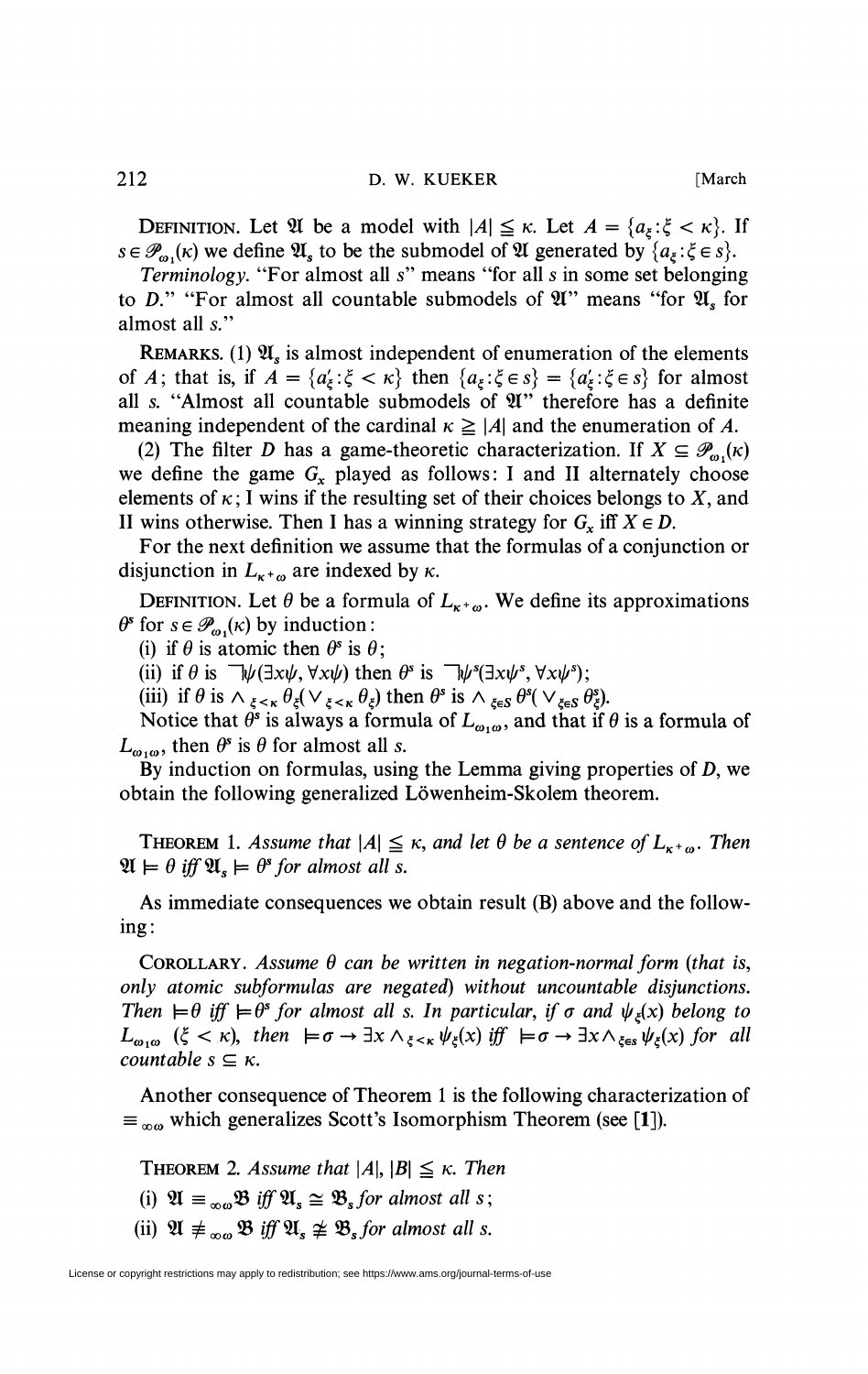To prove Theorem 2 it is enough to prove both of the implications from left to right. For (i) this is not difficult, using the standard back-and-forth properties of  $\equiv_{\infty \omega}$  (see [1]). For (ii) this is immediate from Theorem 1. S. Shelah has observed that (ii) also follows from a game-theoretic characterization of  $\equiv_{\infty}$  and the Gale-Stewart theorem that open games are determined.

As might be expected from Theorem 2, reduced products of countable models modulo the filter *D* can also be used to characterize  $\equiv_{\infty \omega}$ .

DEFINITION. (a)  $L^*$  is the expansion of L formed by adding a new predicate  $P_{\perp}$  for every predicate P (including =) of L. (b) If  $\mathfrak{A}$  is an L-model then  $\mathfrak{A}^*$  is its expansion to  $L^*$  satisfying

$$
\forall v_0 \cdots v_k [P \neg (v_0, \cdots, v_k) \leftrightarrow \neg P(v_0, \cdots, v_k)].
$$

(c) If  $\mathfrak{A}'$  is an  $L^*$ -model and  $\mathfrak{B}' \subseteq \mathfrak{A}'$ , then  $\mathfrak{B}'$  is *strongly maximal* in  $\mathfrak{A}'$  if *B'* is a maximal subset of *A'* satisfying  $\forall xy (x = \neg y \leftrightarrow \neg x = y)$ .

THEOREM 3. Assume that  $|A|, |B| \leq \kappa$ . The following are equivalent:

(i)  $\mathfrak{A} \equiv_{\infty \omega} \mathfrak{B}$ ;

(ii)  $\Pi \mathfrak{A}^*/D \cong \Pi \mathfrak{B}^*/D$ ;

(iii)  $\mathfrak{B}^*$  is isomorphic to a strongly maximal submodel of  $\Pi \mathfrak{A}^*_{s}/D$ .

The implication from (i) to (ii) is immediate from Theorem 2(i). The implication from (ii) to (iii) is not difficult, using the Lemma giving properties of D. To show that (iii) implies (i) we first show that  $\{s: \mathfrak{A}_s \not\cong \mathfrak{B}_s\} \notin D$ , and then use Theorem 2(ii) to conclude that  $\mathfrak{A} \equiv \mathfrak{g}_0 \mathfrak{B}$ . Examples show the \* is necessary for (ii) to imply (i).

We also obtain results analogous to Theorems 2 and 3 for embeddability in place of isomorphism.

## 2.  $L^p(\omega)$  and closed classes.

DEFINITION. Let  $K$  be a class of models closed under isomorphism.

(a) **K** is closed if:  $\mathfrak{A} \in K$  iff  $\mathfrak{A}_0 \in K$  for almost all countable  $\mathfrak{A}_0 \subseteq \mathfrak{A}$ .

(b) **K** is closed downward if: whenever  $\mathfrak{A} \in K$ , then  $\mathfrak{A}_0 \in K$  for almost all countable  $\mathfrak{A}_0 \subseteq \mathfrak{A}$ .

Classes which are closed downward satisfy a downward Löwenheim-Skolem theorem, while closed classes also satisfy an upward theorem. Theorem 1 implies that  $Mod(\sigma)$  is closed if  $\sigma$  is a sentence of  $L_{\omega_1\omega}$ , and Theorem 2 implies that closed classes are closed under  $\equiv_{\infty}$ . A closed class is uniquely determined by the countable models in it, and hence, there are  $2^{2^{\omega}}$  different closed classes. If **K** and its complement are closed downward then *K* is closed, but the converse fails. If *K'* is a class of L'-models which is closed downward, then  $K' \restriction L$  (= the class of all reducts of models in **K'** to L) is also closed downward. Therefore  $Mod(\sigma') \upharpoonright L$  is closed downward, but not generally closed, for any sentence  $\sigma'$  of  $L'_{\omega,\omega}$ .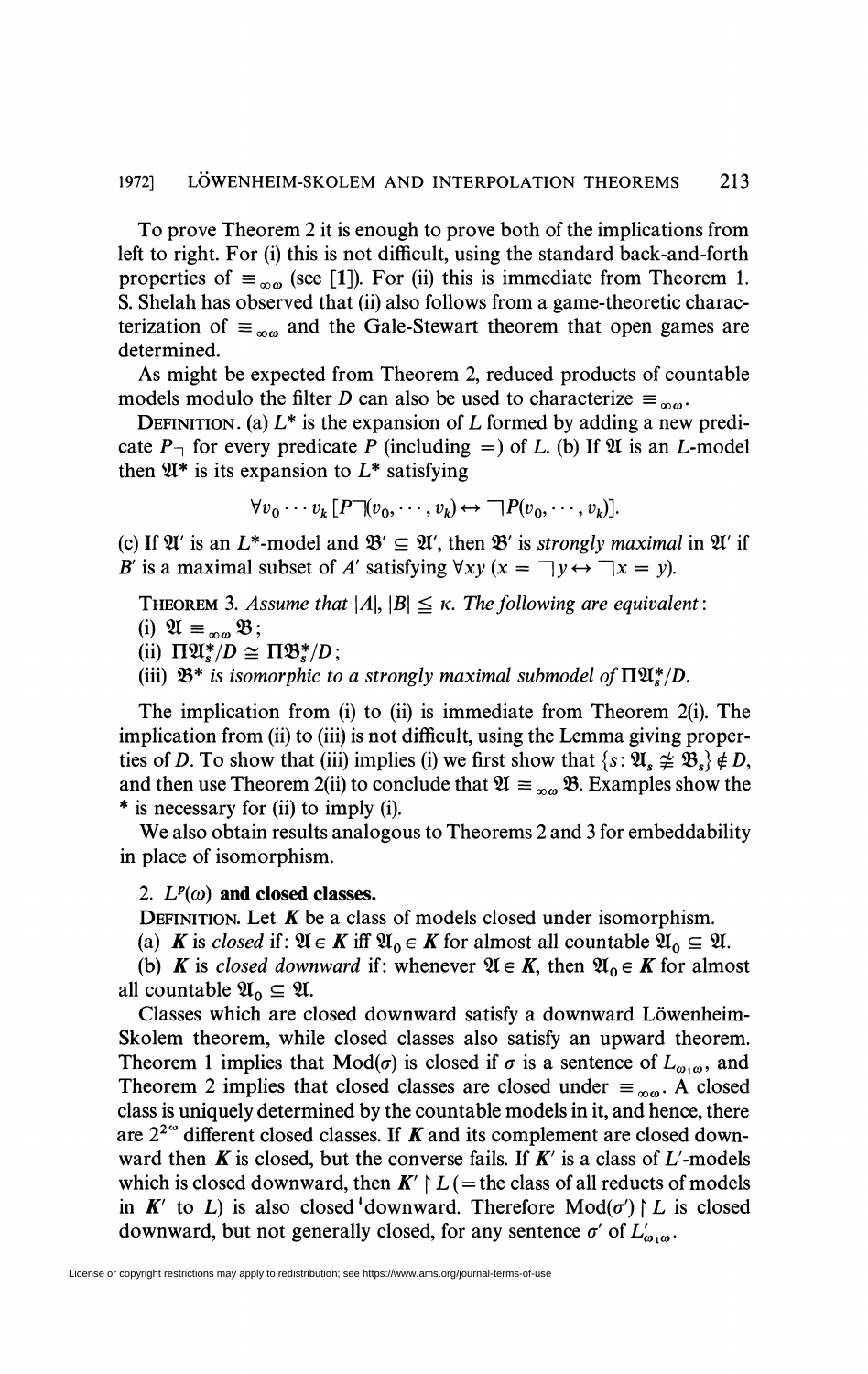We define  $L^p(\omega)$  to be the class of formulas of Keisler's  $L(\omega)$  (from [2]) which can be put in prenex form. Thus,  $\sigma \in L^p(\omega)$  iff  $\sigma$  is equivalent to some  $(Q_n v_n)_{n \le \omega} \chi$ , where  $\chi$  is a quantifier-free formula (in countably many variables). Therefore  $\sigma \in L^p(\omega)$  if  $\sigma$  is a formula of  $L_{\omega_1\omega}$  or a universal or existential sentence of  $L_{\omega_1\omega_1}$ . If  $\sigma$  is a sentence of  $L^p(\omega)$  then Mod( $\sigma$ ) is closed downward, but not generally closed. Most of the interest of  $L^p(\omega)$ stems from :

THEOREM 4. If **K** is closed then **K** = Mod( $\sigma$ ) for some sentence  $\sigma$  of  $L^p(\omega)$ .

COROLLARY 1. If **K** is closed downward then there is a sentence  $\sigma$  of  $L^p(\omega)$ *such that*  $K \subseteq Mod(\sigma)$ *, and*  $K$  *and*  $Mod(\sigma)$  *contain precisely the same countable models.* 

The intersection of two classes which are closed downward is either empty or contains a countable model. Hence, Corollary 1 implies a separation result for disjoint classes closed downward, a particular case of which is the following interpolation theorem for  $L^p(\omega)$ .

COROLLARY 2. *Let L1 and L2 be countable languages whose intersection is L. Let*  $\theta \in L_1^p(\omega)$  and  $\psi \in L_2^p(\omega)$ , and assume that  $\models \theta \rightarrow \neg \psi$ . Then there *is some*  $\sigma \in L^p(\omega)$  *such that*  $\models \theta \rightarrow \sigma$  *and*  $\models \sigma \rightarrow \neg \psi$ .

The case of Corollary 1 where  $K = Mod(\overline{\Sigma}) \restriction L$  for some set  $\overline{\Sigma}$  of finitary sentences is due to Svenonius [3]. Corollary 2 is essentially due to Takeuti (see the next section). Even if  $\theta$  and  $\psi$  are also in  $L_{i_{\omega_1,\omega_1}}$ , Malitz's example (given in [4]) shows that the interpolant  $\sigma$  need not be in  $L_{\infty}$ .

The logic  $L^p(\omega)$  also admits some preservation theorems.

DEFINITION. (a)  $\mathfrak V$  is the  $\beta$ *-union* of a nonempty set *S* of submodels of 21 (where  $\beta$  is any cardinal  $> 0$ ) if every subset of A of power less than  $\beta$  is contained in the universe of some model in *S.* 

(b)  $(\forall^n \exists)^p(\omega)$  is the set of all sentences of  $L^p(\omega)$  of the form  $\forall x_0 \cdots x_{n-1}$  $\exists y_0 \cdots y_k \cdots \chi$ , where  $\chi$  is quantifier-free.

THEOREM 5. (i) **K** is closed downward and closed under  $(n + 1)$ -unions iff  $K = \text{Mod}(\theta)$  for some  $\theta \in (\forall^n \exists)^p(\omega)$ .

(ii) **K** is closed downward and closed under  $\omega$ -unions iff **K** = Mod( $\wedge_n \theta_n$ ) *where*  $\theta_n \in (\forall^n \exists)^p(\omega)$  for all *n*.

A sentence whose negation is in  $(\forall^{0} \exists)^{p}(\omega)$  is *universal*. Case  $n = 0$  of Theorem 5 then implies: *K* is closed and closed under submodels iff  $K = Mod(\theta)$  for some universal  $\theta$  of  $L^p(\omega)$ . This is a different formulation of a theorem of Tarski  $[5]$ .

3. Generalizations to uncountable models. If  $\lambda$  is any infinite cardinal and  $\kappa > \lambda$  we can define a filter over  $\mathcal{P}_{\lambda}^{+}(\kappa)$  analogously to §1 and